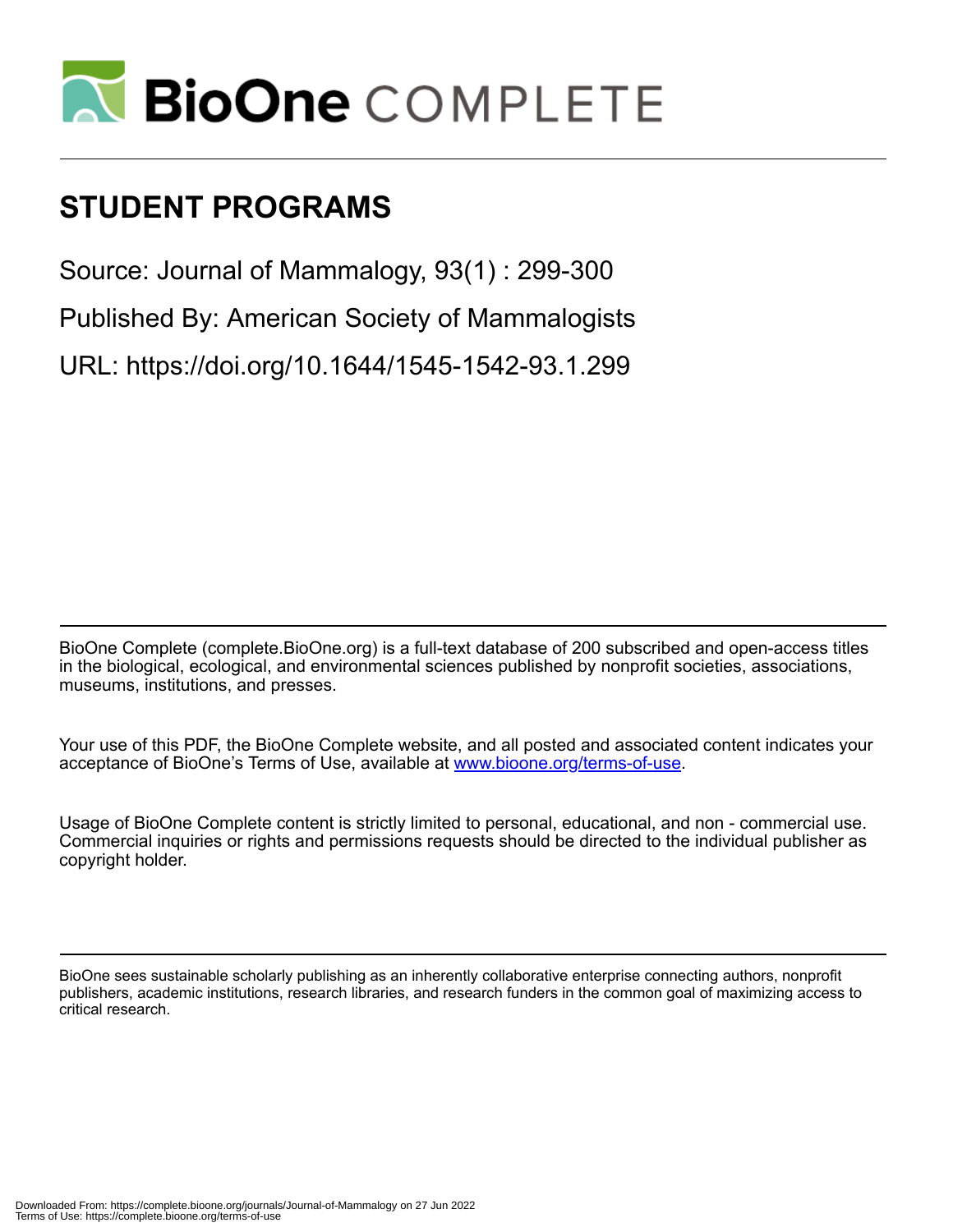## STUDENT PROGRAMS

The American Society of Mammalogists (ASM) seeks to promote high-quality research by its student members and has developed a number of mechanisms by which young scientists can establish and further develop their careers in mammalogy. The Grants-in-Aid of Research and the Latin American Student Research programs provide students (usually graduate students) with funding to conduct research in mammalogy at any stage of their research projects; students are eligible for more than 1 grant in successive years. The Latin American Student Field Research Award explicitly recognizes the historical and contemporary importance of field research in Latin America to ASM, and the Society's commitment to promoting field work by promising students from these countries. To acknowledge the highest-caliber research projects completed by its student members (supported by Grants-In-Aid or any other funding sources), the ASM offers the Graduate and Undergraduate Student Honoraria Research Paper Awards. In addition to funds to support travel to the Annual Meeting, Graduate Honoraria awardees have the distinct honor of presenting their research as part of the opening Plenary Session of the Annual Meeting, along with recipients of other ASM awards. Finally, the Albert R. and Alma Shadle Fellowship in Mammalogy and the ASM Fellowship are designed to recognize contributions to the field of mammalogy, service to the Society, and the potential to develop a productive career in mammalogy. By providing funding for student research (Grants-In-Aid of Research, Latin American Student Field Research Awards), recognizing the highest quality completed projects (Honoraria Research Papers), and honoring individuals that have made substantial contributions to mammalogy through their research and service (Shadle Award and the ASM Fellowship), the American Society of Mammalogists assists students throughout the early development of their careers. Submissions to these programs can be accomplished through http://www. mammalsociety.org/applications/.

#### FELLOWSHIPS IN MAMMALOGY

Applications are solicited for two graduate fellowships in mammalogy for 2012–2013. The fellowships are intended to promote a professional career in mammalogy by allowing the recipients greater freedom to pursue research, but are not grants in support of specific research projects. These fellowships are the premier awards given to graduate student members of ASM, and are awarded in recognition of both current accomplishments and future potential. Careers of applicants should have progressed sufficiently (in terms of publications, presentations, and development of their research program) to clearly demonstrate the potential for productive

roles in professional mammalogy. Awards do not preclude support from other sources.

## AMERICAN SOCIETY OF MAMMALOGISTS FELLOWSHIP IN MAMMALOGY

The Board of Directors of the ASM provides a fellowship in mammalogy for any graduate student member of the ASM enrolled in a college or university for the forthcoming academic year (Fall 2012–Spring 2013). The stipend of \$15,000 for 2012–2013 has been approved. The ASM Fellow will be invited to present the results of his/her research at the Plenary Session of the 2013 Annual Meeting of the ASM.

#### GRANTS-IN-AID OF RESEARCH

Applications are solicited for Grants-in-Aid of Research in mammalogy from funds made available by the Directors of the ASM. Applicants must be graduate students or upper-level undergraduates who are members of the ASM. Awards (maximum \$1,500) will be made in support of any aspect of research except travel to meetings. Individuals may receive a career maximum of two Grants-in Aid awards. The ASM encourages foreign students, especially those in developing countries, to submit applications.

Applications should be submitted electronically through the ASM web site (http://www.mammalsociety.org/applications/). All electronic applications must consist of 5 items: an application form, a description of the proposed research, a project budget, and 2 letters of recommendation, including one from the applicant's research advisor. See the ASM web site for more information. Contact Richard Stevens (rstevens@lsu.edu) if there are exceptional reasons why an application cannot be submitted electronically. Applications including letters of recommendation must be received by 1 March 2012.

### LATIN AMERICAN STUDENT FIELD RESEARCH AWARD

The Latin American Student Field Research Award is made annually to support field research projects by Latin Americans in Latin America. Eligible students must be citizens of Latin American countries (excluding Puerto Rico) and currently enrolled in a graduate program. Projects must be field-oriented investigations of natural history, conservation, ecology, systematics, wildlife biology, biogeography, or behavior of mammals. The selection committee, whose membership reflects these diverse fields and has field experience in Latin America, considers each of these areas of research equally important.

Application materials include a 2-page application and 2 letters of recommendation from persons familiar with your scientific background and current academic program, 1 of which must be from your graduate advisor. All application materials